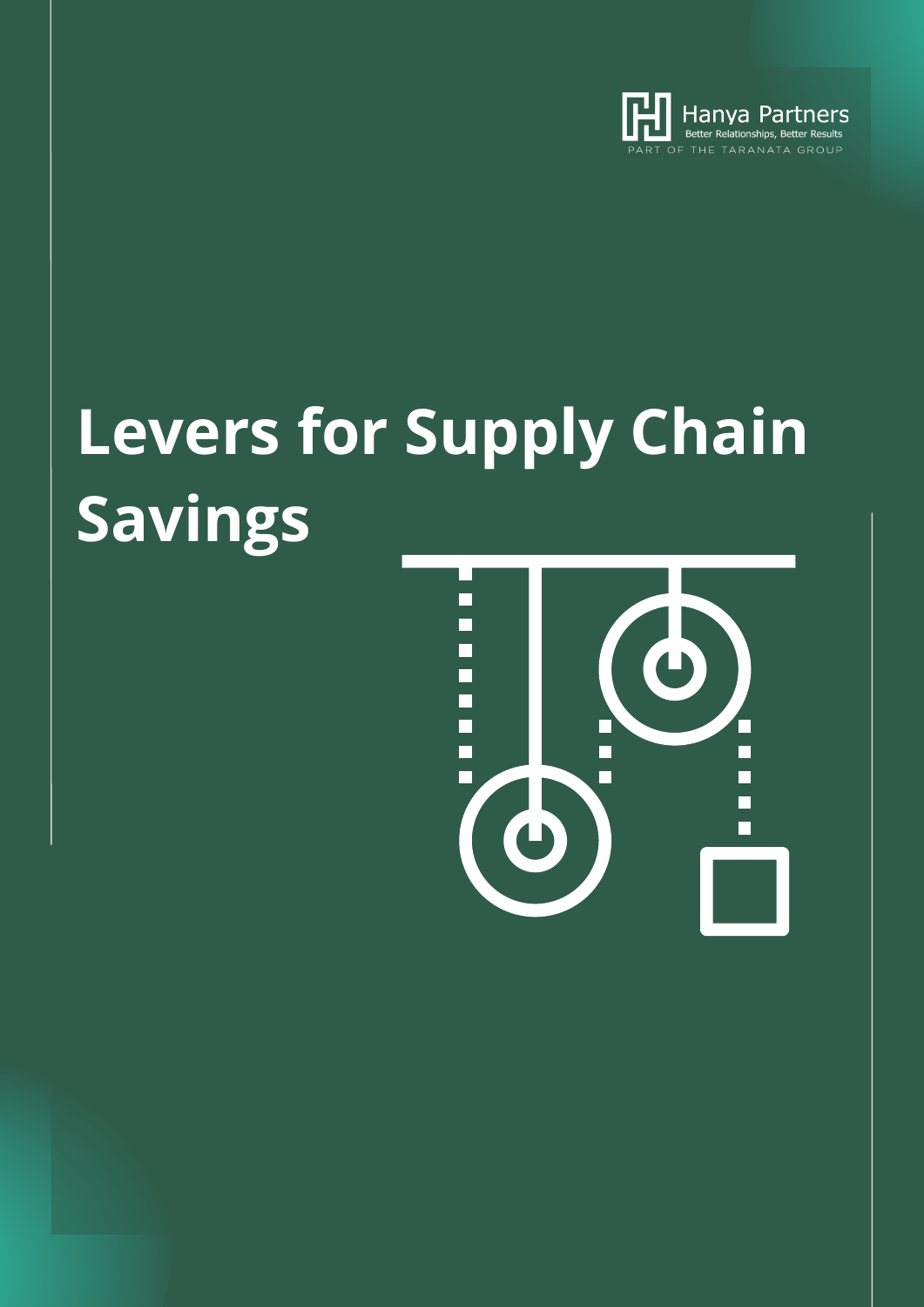## **Levers for Supply Chain Savings**

Through vendor rationalisation, improvements to control environments and cost optimisation, procurement and supply chain functions can be real enablers of recovery and growth. As the pandemic uncertainties and economic shocks continue, many businesses are planning for a different future from the one they envisaged at the start of 2020.

Digital transformation, flexible working practices and efficient supply chains were already priorities for most businesses, but the last year has brought into sharp focus how critical these activities will be for successful organisations of the future.

Organisations that had already invested in digital technologies and efficient supply chains have demonstrated resilience, have continued to deliver for customers and have been best placed to protect and support their colleagues. However, for most organisations, more investment will be necessary. In a world of reduced demand, reduced spend and reduced income; capital will be scarce to support these investments. Savings elsewhere will need to be made.

These circumstances provide supply chain functions with the opportunity and mandate to play a leading role in enabling their business to recover, grow and succeed.



### **Vendor Rationalisation and Consolidation**

It continues to be typical for multi-national and multi-divisional organisations with established Procurement functions to retain multiple suppliers or retain federated divisional functions delivering similar outcomes. Similarly, it is not unusual for a single supplier to be paid differing sums by different client divisions for the same services. This can often be a result of poor access to supply chain data, complex stakeholder relationships or a paucity of specialist knowledge. However, consolidating and rationalising these suppliers will often be the richest source of supply chain savings available to organisations. Creating consolidated shared services, can be a key enabler for stronger and more coherent engagement with suppliers, and will often provide suppliers with the scale and opportunity to propose technology and cost improvements.



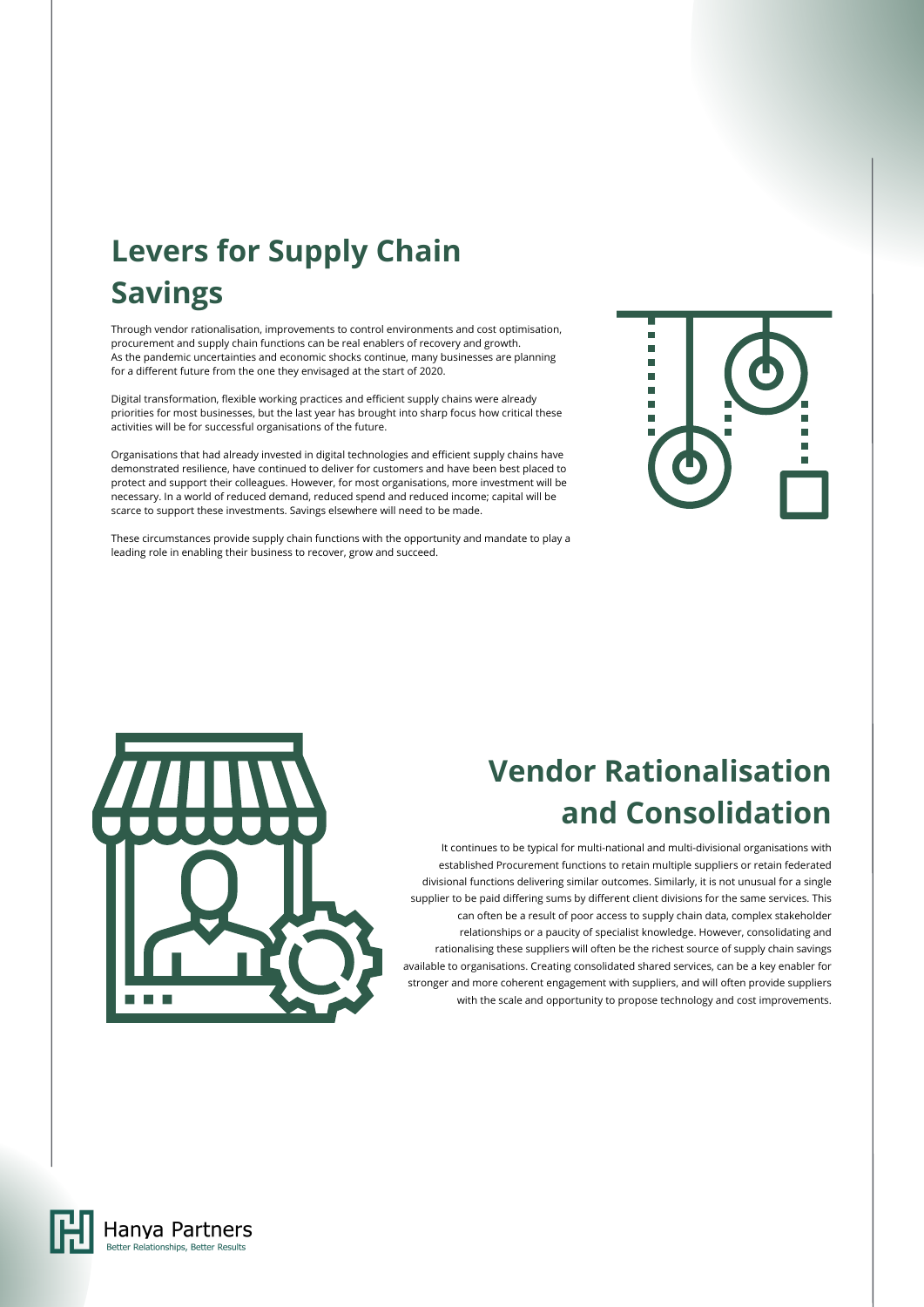#### **Control Environment**

It is a fact of life that savings achieved through contract renegotiation rarely fully materialise. Without robust controls, savings leakage is inevitable. Focus on just a few areas can vastly improve an organisation's savings realisation:

- **Procure-to-Pay (P2P)** An organisations first defence against savings leakage. The larger and more federated an organisation is, the more reliant upon P2P for ensuring the right suppliers are used for the right goods, services and works. Though many organisations recognise the value of P2P suites, they are often complex and costly to modernise. However, through specialised process analysis and utilising SaaS tools organisations can strengthen their cost control environment without the need for complex change programmes.
- **Contract Management** Suppliers will often provide deeper discounts on the basis they can achieve margin uplift through the term of the relationship. Suppliers will leverage numerous contractual hooks (indexation, change management, upgrades, etc.) as the catalyst to enable unanticipated cost increases. These can be countered through strong contract management, targeted improvements to supplier management processes and education.
- **Benefit Realisation**  As part of the tender process, buyers typically specify the benefits/outcomes expected during the contract term, and suppliers will commit to deliver these. Without robust benefit tracking, these benefits are often not realised, and the organisation effectively pays for something that is not delivered (quite often without ever realising the fact). Implementing an effective tracking process as part of supplier onboarding, is key to ensuring the intended value is realised.



#### **Cost Optimisation through the Supply Lifecycle**

You have consolidated your supply base. You have renegotiated the contract. You have achieved unit cost reductions. You have the supply chain controls to ensure these savings stick. What more can you do to optimise your cost base? Supplier Collaboration.

In the current context it is all too obvious that nothing stands still for long. Having a critical supplier who can evolve with your changing demands, continue to deliver efficiency gains, and give you access to innovative ideas and technologies is the (attainable) dream.

If your critical suppliers share in your success, they will be motivated to prioritise you. Ensuring contracts, executive engagement and operating procedures are based on shared goals, will provide the spur for collaborative engagement. The following are just a few of the approaches you can utilise to help achieve this alignment:

- Positive recognition of strong performance helps build a relationship. Offering to provide written references, video blogs and supplier advocacy in exchange for strong and continued performance will differentiate you from other clients.
- Aligning supplier remuneration to outcomes which reflect your organisational success measures will help motivate suppliers to do the right things for you.
- Continued and structured executive engagement. When your CEO needs to call his counterpart to ask the supplier to go the extra mile, you do not want it to be their first conversation.

The risk for supply chain functions and CPO, is to think everything has been addressed or consider large areas of spend as "non-influenceable". The current circumstances provide a mandate for change and savings delivery. So, challenge the dogma and set your team to task on exercising those levers for savings.